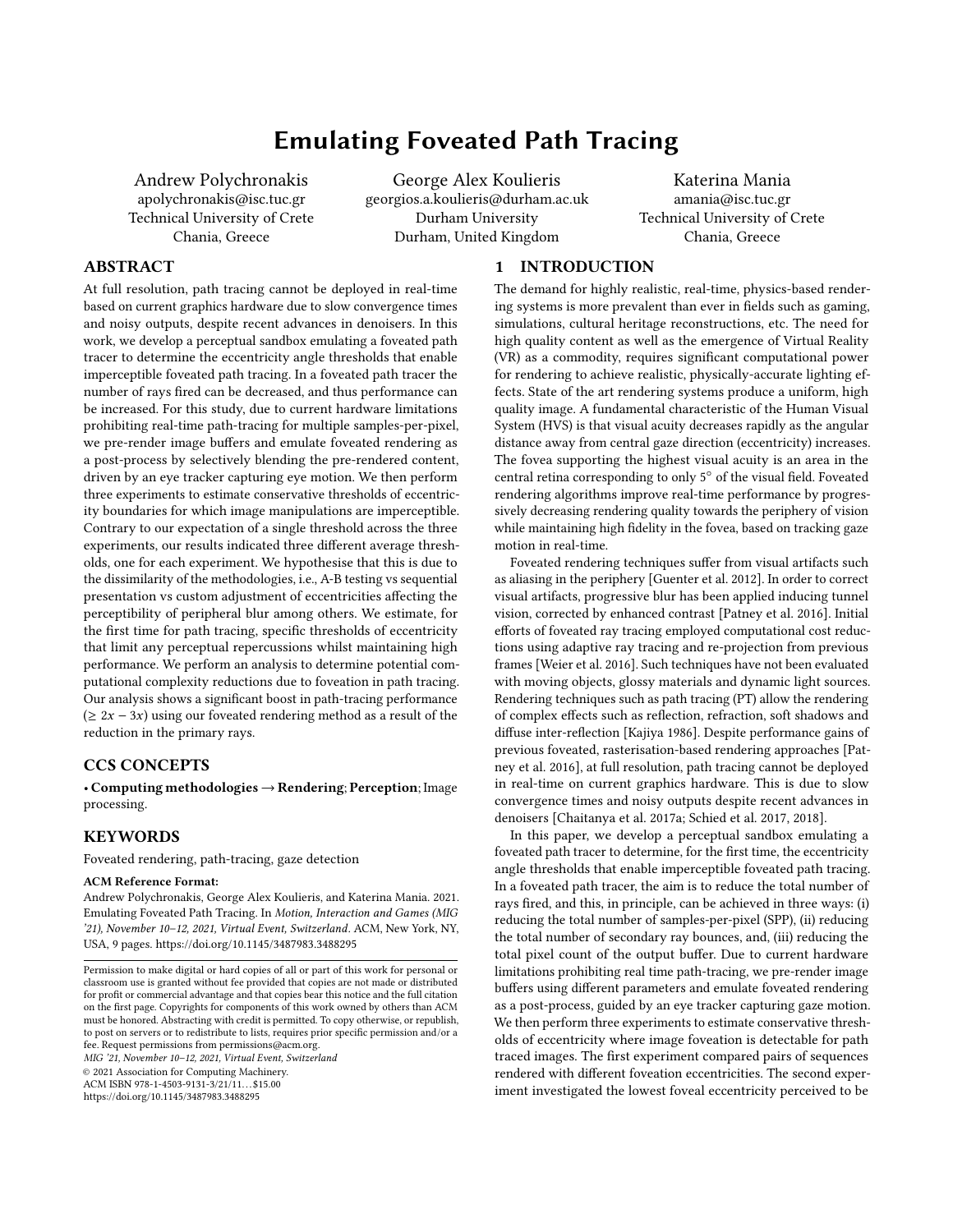indistinguishable compared to the non-foveated reference. Finally, the last experiment measured a single eccentricity per user deemed to be imperceptible, based on a slider test. Finally, we perform an analysis of the expected computational complexity reduction when such a system will be able to run in real time. Our specific contributions include:

- We develop an emulated foveated path tracer. The foveation parameters are drawn from a visual acuity psychophysical model for the entire visual field. We pre-render image buffers and emulate foveated rendering as a post-process by selectively blending pre-rendered content, guided by an eye tracker detecting eye motion in real-time.
- We perform perceptual calibration, comparing and contrasting three different experimental protocols to investigate how the methodology might affect path tracing being noticed. We determine perceptibility thresholds for path traced images.
- We perform an analysis to determine the potential to reduce computational complexity via foveation, by reducing the rays fired as a result of zoning the output buffer to varied resolutions. We estimate thresholds of eccentricity that limit perceptual artifacts whilst maintaining high performance.

#### **RELATED WORK**

In this section, we include an overview of the eye physiology, analyze past research in foveated rendering for rasterization & raytracing as well as path tracing and denoising.

#### 2.1 Physiology of the eye

There are two types of photoreceptors located in the photosensitive retina of the eye: 6 $\cdot$  10 $^6$  *cones* enabling colour, high resolution vision and approximately 20 times as many rods supporting monochromatic peripheral vision. The fovea is located in the center of the posterior portion of the retina measuring 1.5 mm in diameter, corresponding to 5.2◦ of the visual field consisting entirely of cones.

Foveal vision is defined as the central 1.5–2◦ of the visual field [\[Strasburger et al.](#page-8-8) [2011\]](#page-8-8). Eccentricity refers to the angular distance from the centre of the visual field. Cone density decreases with increasing eccentricities. Ring-shaped regions surrounding the fovea are the parafovea and the perifovea. The parafovea has an outer diameter of 2.5 mm which covers around 5.2° to 9° of the visual field, and the perifovea covers a  $9^{\circ}$  to  $17^{\circ}$  radius around the fovea. Vision outside of the fovea is called peripheral, or indirect vision [\[Curcio et al.](#page-8-9) [1990\]](#page-8-9). The highest density of rods is approximately 15–20◦ around the fovea.

Visual acuity signifies clarity of vision dependent not only on optical but also on neural factors such as the ability to form a sharp retinal image, how healthy is the optical functioning of the retina and on the quality of interpretation of the visual stimulus by the brain. The visual acuity of the eye drops significantly outside the small foveal region generating a high resolution image. Acuity decreases rapidly as eccentricity increases, first steeply and then more gradually, in an inverse-linear fashion, i.e., the decline follows approximately a hyperbola [\[Strasburger et al.](#page-8-8) [2011\]](#page-8-8). At an eccentricity of 6◦ , it is already reduced by 75%. Visual acuity is often measured according to the size of letters viewed on a Snellen chart.

#### 2.2 Foveated Rasterization

<span id="page-1-0"></span>

Figure 1: Visualisation of the foveal (inner circle), middle and outer peripheral zones. The placement of the boundaries of the zones (two green circles) are parameters of our experiment. Foveation exaggerated here, for visualisation.

Early work on foveated rendering achieved performance gains but was constrained by inherent aliasing and system lag [\[Luebke](#page-8-10) [et al.](#page-8-10) [2000;](#page-8-10) [Ohshima et al.](#page-8-11) [1996\]](#page-8-11). Such approaches manipulated geometric level-of-detail (LOD) based on eccentricity but not rendering resolution which is not efficient for speeding up scenes of high per-pixel shading cost. State-of-the-art reports detail early work on gaze-contingent displays [\[Baudisch et al.](#page-8-12) [2003;](#page-8-12) [Duchowski and](#page-8-13) [Çöltekin 2007;](#page-8-13) [Koulieris et al. 2019\]](#page-8-14).

Early attempts of foveated rendering for Level-of-Detail (LOD) was based on real-time gaze tracking using an eye tracker [\[Loschky](#page-8-15) [and McConkie 2000\]](#page-8-15) also manipulating LOD on areas of simple tasks [\[Cater et al.](#page-8-16) [2003\]](#page-8-16). Such attempts could not maintain steady display update rates often resulting to visual artifacts. Foveated rendering could also take input from saliency models without the use of an eye tracker resulting in gaze predictions [\[Longhurst et al.](#page-8-17) [2006\]](#page-8-17). Saliency models were based on low level global image features such as luminance and contrast, on task maps [\[Hillaire et al.](#page-8-18) [2010;](#page-8-18) [Lee et al.](#page-8-19) [2008\]](#page-8-19) or even on high-level context [\[Koulieris et al.](#page-8-20) [2014\]](#page-8-20). Low-level saliency models alone often fail to predict gaze direction because of context [\[Sundstedt et al. 2008\]](#page-8-21).

Foveated rendering presented by Guenter et. al. [\[2012\]](#page-8-1) renders three eccentricity layers (inner/foveal, middle, and outer layer), corresponding to the angular distance away from the central gaze direction around the tracked gaze point (Figure [1\)](#page-1-0). The inner layer has the smallest angular diameter being rendered at the highest resolution and finest LOD. The middle and outer layers span larger angular diameters, rendered at a progressively lower resolution and LOD. These layers are updated at half the temporal rate of the inner layer. The output is composed by smoothly blending and interpolating the three layers up to the native display resolution. This approach suffers from two issues: aliasing in the periphery due to reduced point sampling density and system latency.

The approach of Guenter et al. [\[2012\]](#page-8-1) focused on reducing computational cost without explicitly identifying and minimizing perceptible artifacts, resulting in temporal aliasing due to head and gaze motion which is distracting, breaking immersion. Patney et al. [\[2016\]](#page-8-2) attempted to solve this problem by employing a post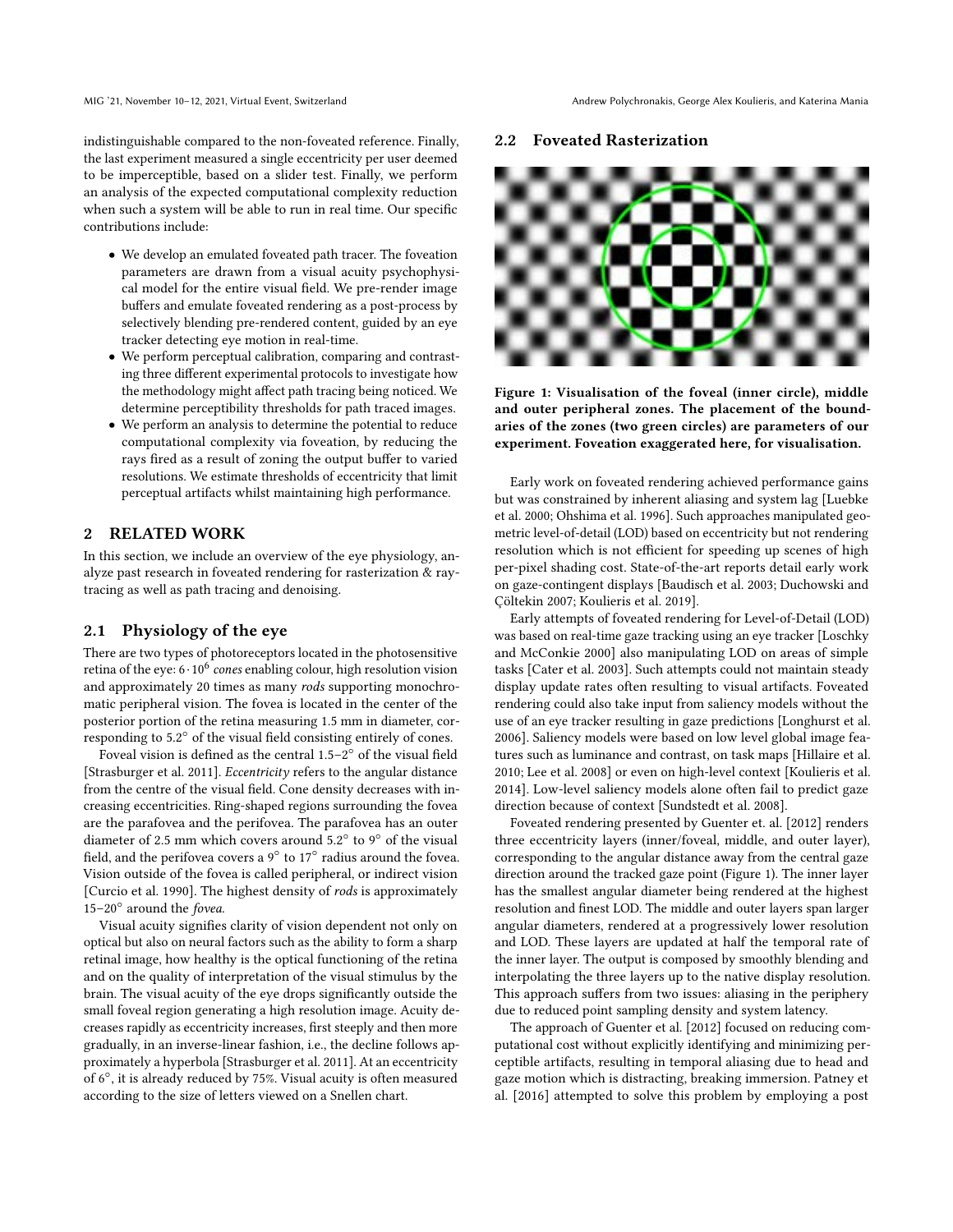process Gaussian blur with a progressively increasing filter-width based on eccentricity. This resulted in another issue, as blur with a large radius induces a sense of tunnel vision. Tunnel vision arises from reduced contrast, as filtering typically reduces image contrast. The authors alleviated this problem by enhancing contrast in the periphery which restored most of the missing details. This allowed them to double the amount of blurring in the periphery before inducing any noticeable tunnel vision.

Previous work has shown that temporally stable approaches, both blurred and aliased, were less noticeable than temporally volatile approaches when down-sampling an image [\[Hoffman et al.](#page-8-22) [2018\]](#page-8-22). The boundaries between zones in the periphery region were found to have low visibility. The replacement from a low to a highresolution image was not detectable after testing, if presented for less that 40 ms. The processing time of our foveated method does not surpass the time limit of 40 ms, in order for the drop in quality in the periphery region not to be perceptible after the rendering process. In our work, the rendering zones, e.g. fovea, periphery and outer, are blended.

# 2.3 Foveated Ray Tracing

Ray tracing and high visual fidelity techniques such as path tracing cannot be deployed in real-time with current graphics hardware. Gaze-contingent rendering based on ray tracing has been proposed based on increased sampling near object silhouettes and high contrast areas [\[Murphy et al.](#page-8-23) [2009\]](#page-8-23). Another system also resulted to visual artifacts without taking into account the HVS's contrast sensitivity, not evaluated by users [\[Fujita and Harada 2014\]](#page-8-24). In our work, we sample at high resolution only where the user is fixating and we reduce the samples as eccentricity increases. We perform a user study to validate that our foveated rendering is undetectable.

Though the principles enabling foveated rendering remain the same irrespective of the rendering method, it is unclear how techniques developed for rasterization can be applied to ray tracing. Recent approaches proposed foveated ray tracing that employs specific computational cost reductions targeted specifically to ray tracing [\[Roth et al.](#page-8-25) [2016;](#page-8-25) [Weier et al.](#page-8-3) [2016\]](#page-8-3). The total sample density is reduced by adapting the ray generation pattern to the foveal receptor density. To limit the detection of visual artifacts, image reconstruction is performed at higher quality using two methods. The first uses a *support image* that is guaranteed to sample the full scene using a lower, but uniform resolution. The second method draws information from re-projected frames to further improve the quality of the reconstructed image. The use of re-projected frames can produce temporal artifacts [\[Weier et al.](#page-8-3) [2016\]](#page-8-3). In our work, we use our proposed probability model to generate rays. We generate an extra ray for a set of pixels for the periphery and outer zones. Then, we reconstruct the frame using spatial data of the rendering frame and apply a post-processing effect to create an imperceptible frame based on the user's gaze. Our method does not suffer from temporal artifacts. The aliasing issues in the middle periphery and outer periphery are eliminated employing a blur effect.

#### 2.4 Path-tracing & Denoising

Path-tracing (PT) [\[Kajiya 1986\]](#page-8-4) is a rendering technique producing photo-realistic images by simulating light transport. PT has a high computational cost as a large number of rays shot form each pixel have to be tracked along their path through a virtual scene to calculate the light reaching a virtual camera.

Tracking a ray continues until a user-defined maximum number of bounces is reached. For some effects, such as reflection and refraction, PT requires setting the maximum number of bounces to high values. For each pixel sample, PT creates a slightly different image. Pixel samples need then be averaged in a single image to eliminate the noise stemming from the fact that each ray for each sample starts from a different position inside a pixel. In addition, the BDRF itself introduces some randomness to the reflected direction of the ray. Taking only a single sample, though computationally effective, produces noisy outputs.

<span id="page-2-0"></span>



Figure 2: (a) Sponza palace image rendered with 1SPP. (b) Image with noise removed using the Optix Denoiser.

A theoretical study has shown that foveated path-tracing rendering in VR is potentially feasible as total ray counts could be reduced down to 94% [\[Koskela et al.](#page-8-26) [2016\]](#page-8-26). To demonstrate that the potential ray reduction could be significant, the authors, based on a human visual acuity approximation function, estimate how many rays need to be generated. The study does not describe how the non-calculated (empty) pixels will be re-constructed but only focuses on the potential performance gains from this reduction, without evaluating their results in a user study. In our work, we first develop an emulator to measure detectability thresholds for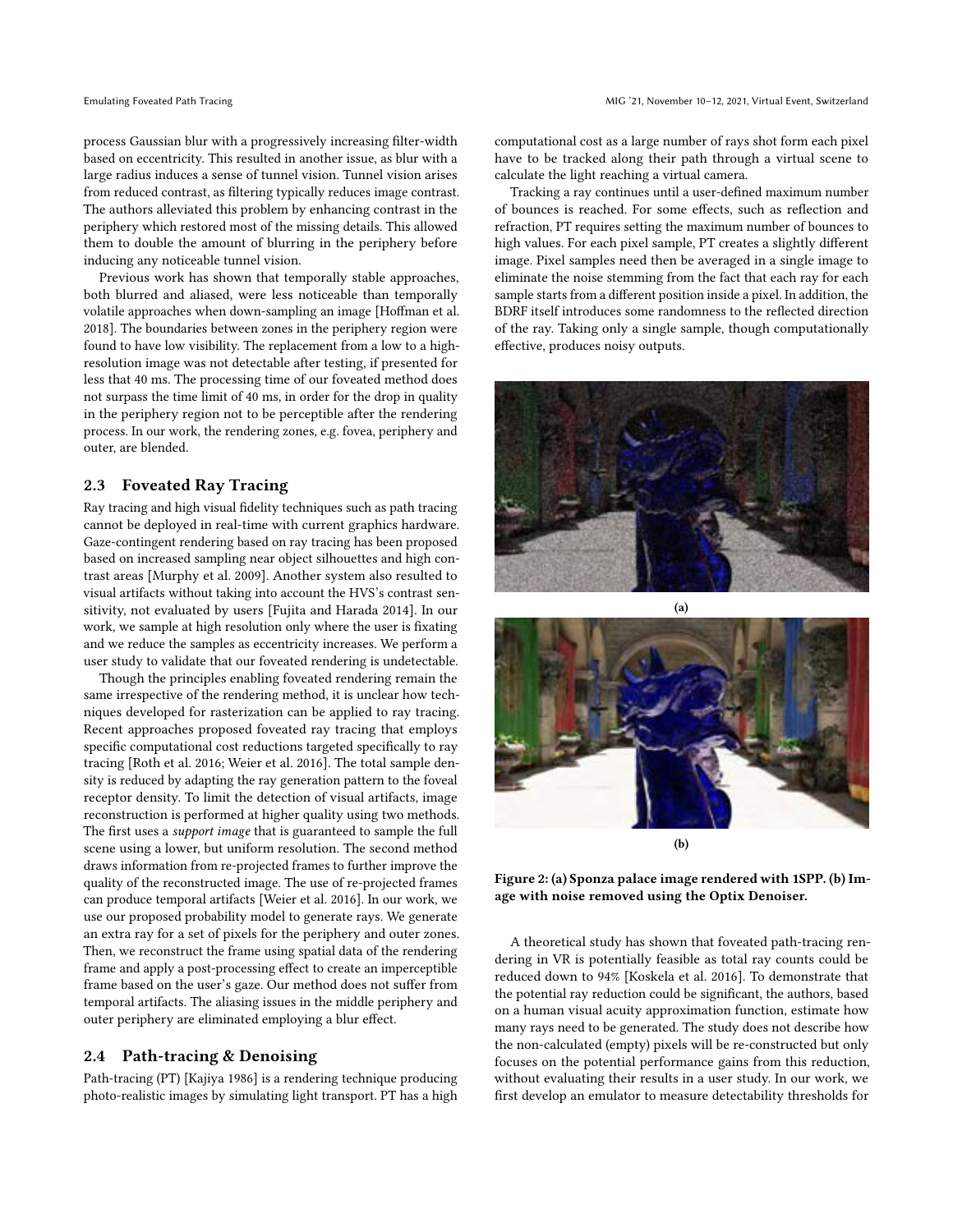foveated path tracing, then provide a method to reconstruct missing pixels due to down-sampled images, and, finally, we calculate potential performance gains in desktop displays.

Normally, to render a high-quality image, the SPP are set to a high value and the total bounces are set to at least 16, depending on the scene content, which leads to increased rendering time. For example, for a resolution of 1920x1080 and an SPP of 4, ∼8.3 million primary rays must be tracked, and for each ray, one must further perform several intersection calculations with the geometry of the virtual scene depending on the total bounces allowed. Each ray intersection and bounce generates more rays. The total number of such rays cannot be determined prior to rendering. Current generation GPUs, despite having specialised hardware ray tracing units that can significantly accelerate intersection calculations, can only support real time path tracing at 1 SPP. Using 1 SPP creates a very noisy image, as shown in Figure [2.](#page-2-0)

To eliminate such noise, many denoisers [\[Chaitanya et al.](#page-8-5) [2017a;](#page-8-5) [Schied et al.](#page-8-6) [2017,](#page-8-6) [2018\]](#page-8-7) have been proposed. Particularly effective in reducing noise, is Nvidia's Spatiotemporal Variance-Guided Filtering (SVGF) [\[Schied et al.](#page-8-6) [2017\]](#page-8-6). SVGF reprojects previous frames to increase the number of samples in the filter input. This both improves temporal stability and is an indicator of the per pixel variance. The size of the filter is determined based on the perpixel variance. SVGF's main limitation is that it only works on the primary rays and as a result, noise from e.g., reflections remains, inducing temporal blur in the denoised frame.

An extension of the SVGF, attempting to eliminate temporal blur, is the Adaptive-Spatiotemporal Variance-Guided Filtering (A-SVGF) [\[Schied et al.](#page-8-7) [2018\]](#page-8-7). Temporal blur appears when, for example, a light source or light from a reflection, that has ceased to exist, appears still in subsequent frames, usually as a trail of light. To eliminate temporal blur the A-SVGF filter adapts the per-pixel temporal accumulation factor based on an estimation and reconstruction of the sparse temporal gradients.

A deep learning-based approach for denoising PT by Nvidia is based on recurrent autoencoders (RA) to improve temporal stability [\[Chaitanya et al.](#page-8-5) [2017a\]](#page-8-5). The RA considers information from the normal & depth channels of neighboring pixels to both increase the performance and the image quality of the output (Figure [2\)](#page-2-0). Another approach to speed-up path tracing is to render at a much lower resolution and then use Nvidia's deep learning super-sampling technique (DLSS) [\[Hasselgren et al.](#page-8-27) [2020\]](#page-8-27). DLSS uses machine learning to upscale a low resolution frame to a higher resolution one.

# 3 EMULATING FOVEATED PATH TRACING

#### 3.1 Overview

In an ideal foveated path tracing system, the sum total of rays can be significantly reduced, based on the distance from the fixated point. Special care has to be taken to eliminate popping artifacts due to e.g., reduced ray bounces. Such a system does not currently exist.

In our work, inspired by [\[Patney et al.](#page-8-2) [2016\]](#page-8-2), we develop a perceptual sandbox, by emulating a foveated path tracer. In a foveated path tracer, the aim is to reduce the total number of rays fired, and this, in principle, can be done in three ways: (i) reducing the total

number of samples-per-pixel, (ii) reducing the total number of ray bounces, and, (iii) reducing the total pixel count of the output buffer.

Reducing the total number of SPP was not a subject of this study, as modern denoisers perform exceptionally well with 1SPP, and as a result the main limiting factor for real time path tracing remains the enormous amount of rays required for high resolution buffers (even at 1SPP) and the secondary rays instantiated at geometry intersections to track ray bounces.

<span id="page-3-0"></span>

Figure 3: FPT with less secondary ray bounces in the middle and outer peripheral zones. Strong artifacts can be noticed, for example, the half transparent - half black dragon.

Ray bounce reduction enables significant performance gains. However, by reducing the bounces, quality drops remarkably especially for phenomena such as reflection and refraction (Figure [3\)](#page-3-0). In a pilot study (see Sec. [4.2\)](#page-5-0) we found that reducing the number of bounces for secondary rays is not a viable option for foveated path tracing as such ray elimination generates popping artifacts when, for example, transparent objects change colour as they pass through zones corresponding to different eccentricities.

In this study we investigated the perceptual repercussions and the potential to reduce computational complexity, by reducing the total rays fired by zoning the output buffer to different resolutions, similar to [\[Guenter et al.](#page-8-1) [2012\]](#page-8-1). We develop a model for ray generation in PT based on the acuity of the HVS. Lanczos resampling [\[Duchon 1979;](#page-8-28) [Komzsik 2003\]](#page-8-29) is then applied to smoothly interpolate between different zones.

Due to current hardware limitations prohibiting real time pathtracing, we pre-render the three buffers at different resolutions and emulate foveated rendering as a post-process based on eye tracking. We then perform three experiments to estimate conservative thresholds of eccentricity where the image zoning is detectable. Finally we perform an analysis of the expected performance gains for when such a system exists and can run in real time.

#### <span id="page-3-1"></span>3.2 Model

The fovea has the highest acuity at determining visual detail. In the periphery and away from the fovea, the acuity of the HVS falls rapidly. We devise a probability model based on eccentricity  $(\omega)$ , from the fixated  $x, y$  location. Our model is based on the work of Mandelbaum et. al. [\[1947\]](#page-8-30) that measured the visual acuity for different values of eccentricity of the human eye. We fit to Mandelbaum's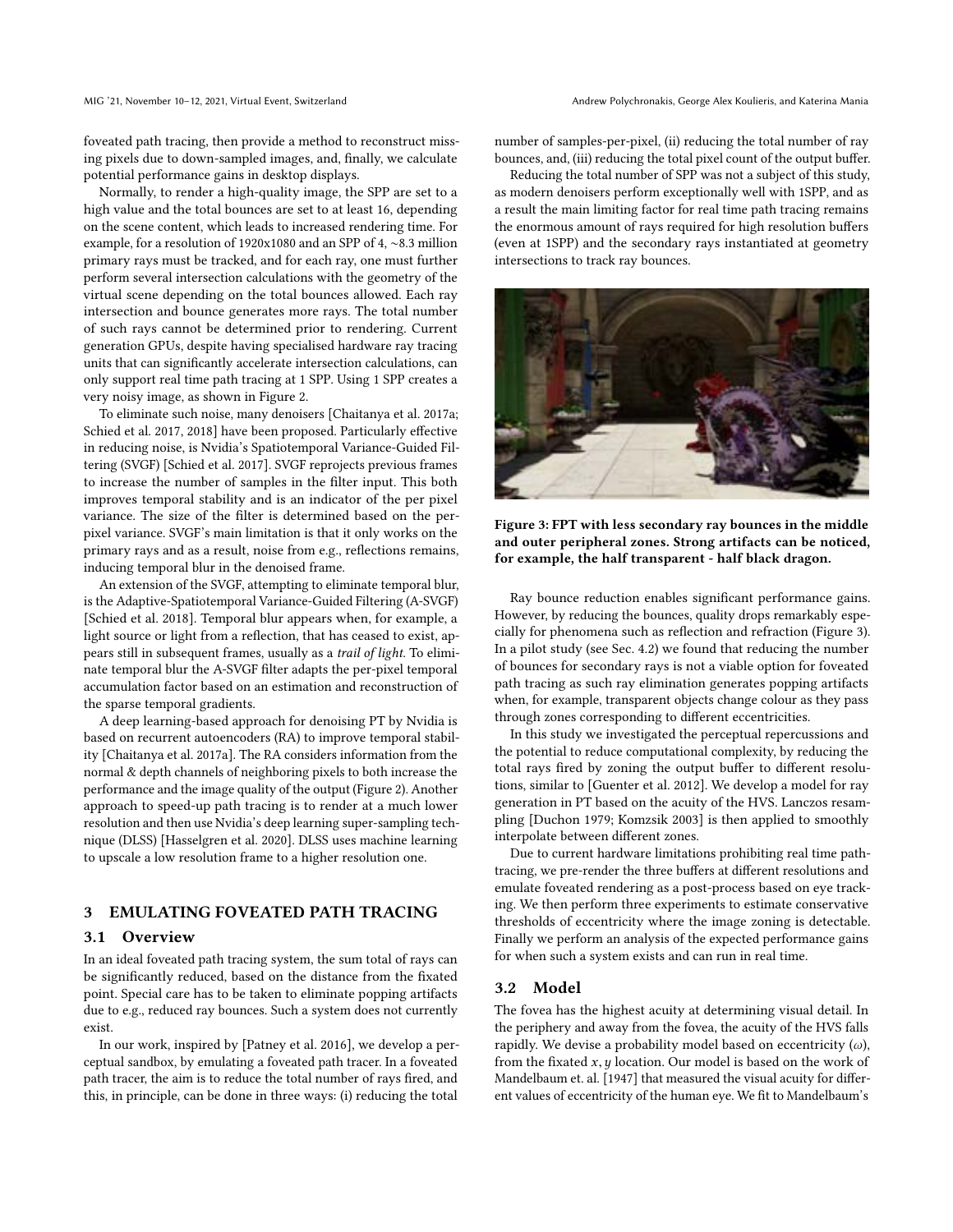data an exponential function closely matching the measured dataset with an accuracy of over 95%:

<span id="page-4-0"></span>
$$
V(\omega) = 0.90964e^{\frac{\omega}{2.9661}} + 0.00792
$$
 (1)

Based on equation [1](#page-4-0) we then construct a probabilistic method:

<span id="page-4-4"></span>
$$
P(\omega) = \begin{cases} 1 & , \omega < = \omega_0 \\ 0.90964e^{\frac{\omega}{2.9661}} + 0.00792 & , \omega > \omega_0 \end{cases}
$$
 (2)

<span id="page-4-1"></span>

Figure 4: Our visual probability model, demonstrated for a foveal angle of 5 degrees. The function showcases how the lessening visual acuity of the human eye, would require a significantly smaller number of traced rays as we move from the fovea to the periphery.

where  $\omega_0$  is the eccentricity value set to represent the size of the fovea of the human eye in degrees.

We visualise in Figure [4,](#page-4-1) this visual probability function. The function showcases how the lessening visual acuity of the human eye, results in spawning a significantly smaller number of rays as we move away from the fovea to the periphery.

When  $\omega$  is less or equal than  $\omega_o$  the probability is equal to one. Otherwise, a probability is estimated for  $\omega$ , as seen in Figure [4.](#page-4-1) This model can be used to decide whether or not to spawn a new ray at a certain pixel based on the visual angle that pixel spans from the central fovea ( $\omega$  is the eccentricity angle of each pixel from central fovea). To calculate  $\omega$  for all pixels we determine the Euclidean distance (eq. [3\)](#page-4-2) between the pixel being fixated  $(p)$  and all other pixels (q). Having calculated the Euclidean distance, we can then determine visual angle (eq. [4\)](#page-4-3) to find the  $\omega.$ 

<span id="page-4-2"></span>
$$
d(p,q) = \sqrt{(q.x - p.x)^2 + (q.y - p.y)^2}
$$
 (3)

<span id="page-4-3"></span>
$$
V = 2 \arctan\left(\frac{d}{2D_m}\right) \tag{4}
$$

where  $D_m$  is the distance from the display.

Due to hardware limitations prohibiting real-time path-tracing we cannot use our model in real-time. Similarly to [\[Guenter et al.](#page-8-1) [2012\]](#page-8-1) & [\[Patney et al.](#page-8-2) [2016\]](#page-8-2), we discretise visual acuity in three distinct zones (Figure [1\)](#page-1-0). Inner (foveal), middle (peripheral) and outer (extra-peripheral), with progressively lower resolution. Three zones were deemed to be enough both during our pilot experiments and according to previous work [\[Guenter et al.](#page-8-1) [2012;](#page-8-1) [Patney et al.](#page-8-2) [2016\]](#page-8-2). Having more than three zones approximates the human visual system more closely, but increases the rendering overhead. Based on our discretisation, in the inner region, we path trace at full resolution. In the middle zone we trace a single ray for every 4 pixels. In the outer region we PT a single ray for every 16 pixels. To classify the pixels into regions we use our probability model (eq. [2\)](#page-4-4).

To generate the frame buffers for the three zones we start by prerendering full-frame high resolution path-traced images (inner) and then down-sampling them to a quarter (middle) and one-sixteenth of the resolution (outer) using nearest neighbor interpolation to drop extra pixels. We then use Lanczos re-sampling to upscale the middle and outer images back to full-frame buffers enabling easy blending between them. We found that Lanczos filtering produces high quality outputs for its complexity. Lanczos re-sampling is also very fast in modern GPUs using a compute shader.

At runtime, centered around the pixel that the eyes are fixating as detected by an eye tracker, we dynamically blend pixels from all three buffers based on our probability model (eq. [2\)](#page-4-4) that describes the acuity fall-off in the HVS. The central/inner region samples from the high resolution frame buffer, the middle from the medium resolution buffer and the outer from the low resolution buffer. To determine the boundaries of the zones we sample from the visual probability model, rather than, for example, doubling the foveal region size to obtain the middle zone size as in [\[Guenter et al.](#page-8-1) [2012\]](#page-8-1). We linearly interpolate a short overlapping boundary to avoid sharp transitions between zones.

<span id="page-4-5"></span>

Figure 5: The Sponza palace scene, 16th century, reconstruction, with embedded transparent Stanford dragons enabling experimentation with many complex effects such as diffuse inter-reflection, shadows, transparency and more.

# 4 USER STUDIES

We conduct a series of experiments to evaluate the potential of foveated PT (FPT). In all experiments the highest visual quality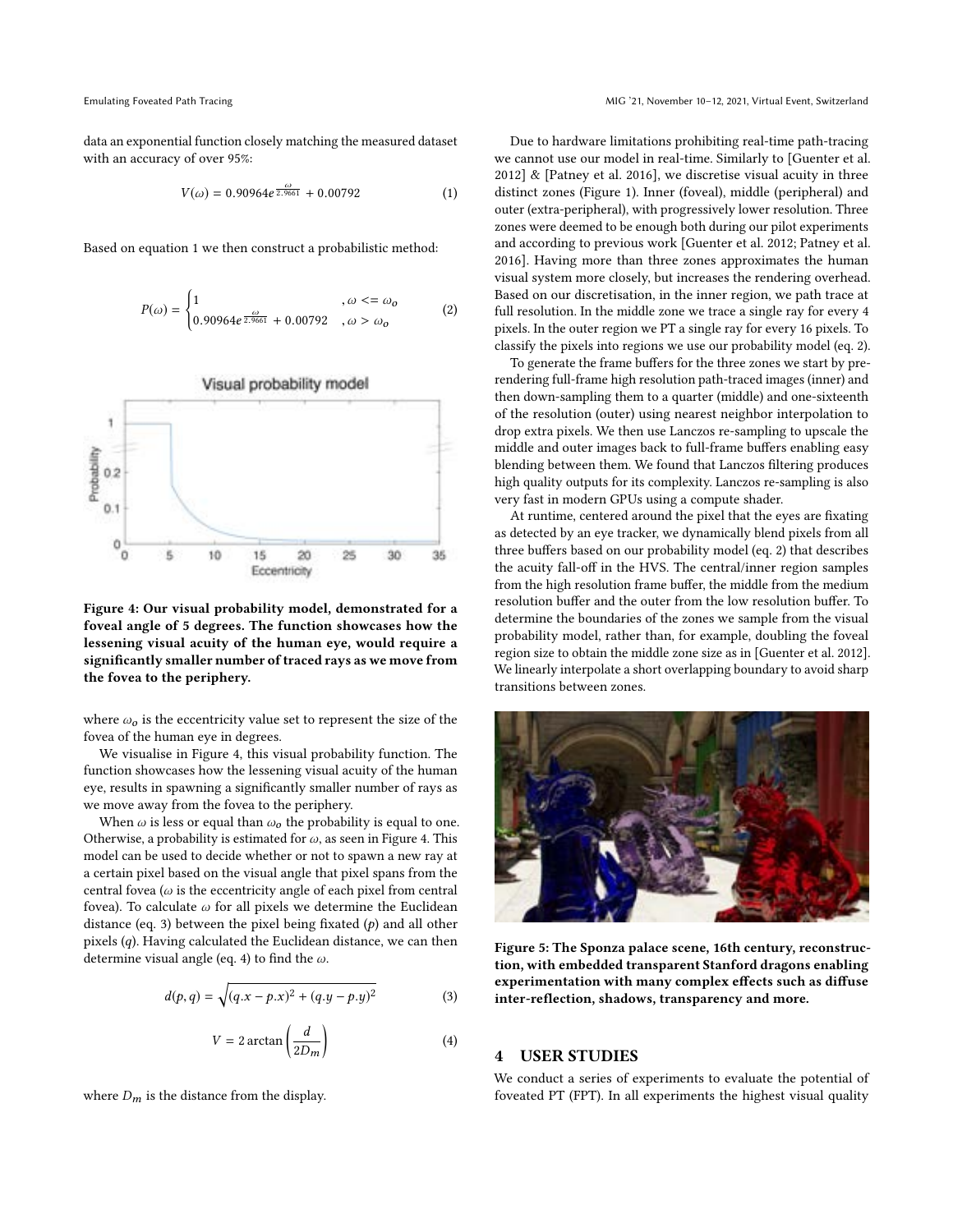MIG '21, November 10–12, 2021, Virtual Event, Switzerland Andrew Polychronakis, George Alex Koulieris, and Katerina Mania

setting (reference) is a full-resolution frame buffer where every pixel has been estimated using path tracing with 128 samples and 32 bounces. Because FPT produces a lower quality image compared to full-blown PT we are interested in determining conservative visual angle thresholds for the three foveation zones, where the drop in visual quality is undetectable. The thresholds we estimate for zoned FPT could then be employed in an actual FPT, once such a PT can actually run in real time.

Hypothesis. We hypothesize that there will be a single, average threshold, where the reduced ray-count buffers will be indistinguishable from non-foveated rendering.

Scene. For all experiments we use the Sponza scene [\[McGuire 2017\]](#page-8-31), as seen in Figure [5,](#page-4-5) an iconic archaeological monument. To study the effect of FPT on complex reflection and refraction, we embedded in the virtual environment three Stanford dragons [\[Stanford 2021\]](#page-8-32) which are made of glass of different colours.

<span id="page-5-1"></span>

Figure 6: The experimental setup and a participant, set at a fixed distance from the monitor.

Basing our approach on [\[Guenter et al.](#page-8-1) [2012\]](#page-8-1), we conducted three experiments: a pair test, a ramp test, and a slider test. Each subject participated in all three tests. In all experiments, the dependent variable is the size of the foveal region bordering with the middle region. The border of the middle zone with the outer zone is set based on our probability model. We use eye tracking to dynamically re-construct simulated images of the FPT according to gaze as explained in section [3.2.](#page-3-1) This enabled us to accurately measure conservative thresholds without relying on instructing our subjects to fixate on specific areas of the display; they were rather allowed to look anywhere on the screen.

#### 4.1 Experiments: Hardware Setup

We use the 27" DELL S2719H monitor, with a resolution of 1920 x 1080 and a refresh rate of 60 Hz. We employed the Tobii eye tracker 4c to track user gaze. The eye tracker has a sampling rate of 90Hz, however, our latency bottleneck was the limited refresh rate of the monitor (>16.6ms). See Sec. [5.2](#page-7-0) for additional discussion on latency. The computer running the FPT emulator was a Lenovo Legion y740 Laptop with a CPU i7-9750H, 16 GB RAM, and a single Nvidia GPU RTX-2060 with 6GB VRAM.

## <span id="page-5-0"></span>4.2 Pilot experiment: Ray Bounces

During the design phase of our study, we ran pilot experiments serving as a sensitivity analysis for the independent variables of the main experiments. One such experiment, regarding the effect of ray bounces, eliminated any ray bounce modification for our main experiments. We run a pair-test comparing non-foveated rendering to foveated images with reduced secondary ray bounces in the middle and peripheral zones. These secondary bounces generate soft shadows, reflections, refraction, diffuse inter-reflections and more. Reducing the secondary bounces to values low enough to measurably increase performance, generated strong motion signals in the periphery as transparency effects appeared or disappeared when objects transitioned between zones, and shadows & light leaks were flickering among other artifacts (see Fig. [3\)](#page-3-0). We decided to exclude any variation in ray bounces for the main experiments, as such variation was perceived by all pilot subjects, unanimously.

# 4.3 Participants

20 subjects participated (8 female, average age 25.45, SD 2.11), only with normal or corrected-to-nornal vision. Participants were placed at 50cm from the screen as seen in Figure [6.](#page-5-1) Each participant performed the standard calibration procedure for the Tobii eye tracker 4c. Following calibration, the experiment sequence was initiated. The average time it took for each participant to finish the three experiments and the calibration process, was around 25.2 minutes.

### 4.4 Experiment 1: Pair

During the pair test, participants were presented with pairs of dynamic (moving) sequences of identical camera trajectories separated by a short (0.5s) black interval. At random, one member of the pair was the non-foveated path-traced rendering and the other part used foveated path-traced rendering at foveal eccentricity levels spanning from 5° to 30°, sampled using 5 discrete steps. Corresponding middle peripheral eccentricity levels spanned  $57.5^\circ$  to  $82.5^\circ$ . Pairs of all levels were presented three times with the fove ted rendering first and three times with the non-fove ted the foveated rendering first and three times with the non-foveated rendering first, at random. After showing each pair to participants, they were asked to report whether the first or the second rendering was better, or the two were of the same quality. The experiment was designed to investigate the foveation angles where the quality level was deemed similar to non-foveated rendering.

Procedure & Data recording: For each pair of images, we record the answers provided. To collect the data, we use a user interface that pops up following the presentation of the image pair. The user is then asked to report with an on-screen cursor which sequence was better or if they appeared to be the same.

#### 4.5 Experiment 2: Ramp

During the ramp test, each participant was presented with a set of dynamic sequences of identical camera trajectories. An increasing ramp started with a non-foveated sequence and then the foveal and peripheral zones ramped down from foveal eccentricities of 30◦ down to 5 ◦ . A decreasing ramp started with a foveated sequence at 5 ◦ and then the foveal and peripheral zones ramped up from a foveal eccentricity of 5°, up to 30°, to non-foveated. Participants were then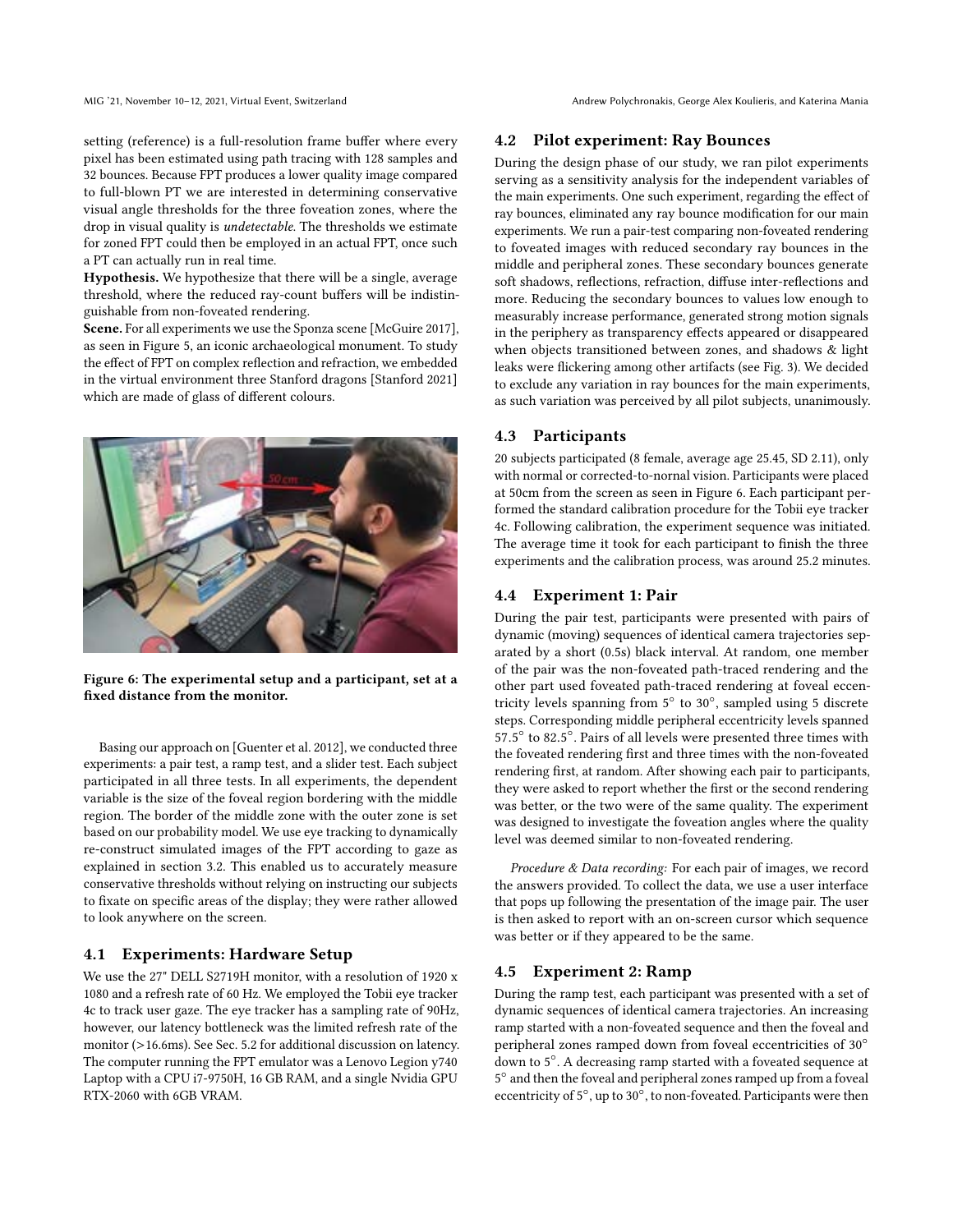<span id="page-6-0"></span>Table 1: Performance boost expected from ray reduction. Even with conservative thresholds of  $15^{\circ}$  foveal and  $65^{\circ}$  middle, a performance boost of over 3x is expected.

|                         | Middle Zone (deg) |       |       |       |       |       |       |
|-------------------------|-------------------|-------|-------|-------|-------|-------|-------|
| $(\deg)$<br>Foveal Zone |                   | 50    | 55    | 60    | 65    | 70    | 75    |
|                         | 5                 | 4.98x | 4.56x | 4.19x | 3.95x | 3.91x | 3.91x |
|                         | 10                | 4.6x  | 4.23x | 3.91x | 3.7x  | 3.67x | 3.67x |
|                         | 15                | 4.07x | 3.78x | 3.52x | 3.35x | 3.32x | 3.32x |
|                         | 20                | 3.49x | 3.28x | 3.08x | 2.95x | 2.93x | 2.93x |
|                         | 25                | 2.95x | 2.79x | 2.65x | 2.55x | 2.53x | 2.53x |
|                         | 30                | 2.47x | 2.36x | 2.25x | 2.18x | 2.17x | 2.17x |

asked whether the quality had increased, decreased, or remained the same across each sequence step. Each ramp was sampled using 6 discrete steps. Each sequence was 7 seconds long and separated by a short interval of black, aiming to find the lowest foveal eccentricity perceived to be indistinguishable to the non-foveated reference.

Procedure & Data recording: While the foveation eccentricity level ramps up/down, we record the subject's response in each change of eccentricity level. We use a similar user interface to the previous experiment to collect user data. The user interface pops up after each sequence ends, asking the participant if the quality has increased, decreased, or remained the same.

## 4.6 Experiment 3: Slider

The slider test allows participants to change the foveal and peripheral eccentricity levels. They are first presented with a non-foveated animation as a reference. Starting at a low level of foveation eccentricity (foveal =  $5^\circ$  and periphery =  $57.5^\circ$ ), they can increase the layel see the non-foveated reference again or decrease the layel level, see the non-foveated reference again or decrease the level, reporting a quality level equivalent to the non-foveated reference.

Procedure & Data recording: Users first received instructions that they could change the foveation eccentricity using the keyboard. Having determined the quality level where the foveated sequence quality is indistinguishable from the non-foveated reference, users could save their preference, again using the keyboard.

#### 4.7 Results

Raw data recorded for all subjects and experiments are shown in Figure [7.](#page-7-1) In the pair experiment, we have identified the lowest average foveation level for each subject where users reported that FPT looked better or similar to the non-foveated reference. The foveation eccentricity threshold for the pair experiment had a mean of 10.25◦ (SD 6.38◦ ). In the ramp experiment, we identified the lowest average foveation level, when the users incorrectly report that the quality has changed based on the ramp direction or that the quality was the same across the entire ramp. For the ramp test, the foveation level had a mean of 21◦ (SD 6.85◦ ). In the slider experiment, we estimate an average preferred value. For the slider experiment, the foveation level had a mean of 16.95◦ (SD 6.9166◦ ).

# 5 DISCUSSION

We observed significantly different foveation thresholds between the three experiments. For the pair test, we obtain the lowest mean

threshold (foveal  $\approx 10^{\circ}$ ) where the foveated sequence appears to be of equivalent quality to the non-foveated sequence. For the slider test, we obtain a medium mean threshold (foveal  $\approx$  15°). Finally, for the ramp test, we obtain a high mean threshold (foveal  $\approx 20^{\circ}$ ). This was a surprise. Contrary to our hypothesis of a single foveation threshold, we hypothesize that the varying thresholds estimated, arose for a few potential reasons. First, the methodologies of the three experiments (pair, ramp, slider) may have affected the subjects' sensitivity to peripheral blur, as the way that comparisons were made between images were inherently different, i.e., A-B testing vs sequential presentation vs custom adjustment of eccentricities. In addition, we hypothesize that operating on a 60 Hz monitor led us estimate very conservative eccentricity thresholds. If our subjects performed quite rapid saccades, the alterations due to foveated rendering were visible at times; we hypothesize that subjects selected a much higher angle threshold than they would have otherwise (see also Sec. [5.2\)](#page-7-0). Eccentricity thresholds were shown to be based on the user's ability to detect sudden visual changes in their periphery rather than a specific value.

# 5.1 Computational Complexity Gains

Our method enables an extreme reduction of spawned rays for each frame. We can calculate the reduction of primary rays, and thus performance gains. However, the reduction of secondary rays is unpredictable. The amount of such rays spawned for shadows, reflections, etc., depends also on scene geometry and the current view-port. We can calculate the reduction of primary rays based on the Gauss circle problem [\[Guy 2004\]](#page-8-33), i.e., determine how many pixels (lattice points) there exist in the maximum resolution foveal circle, the reduced resolution middle zone, and the further reduced resolution outer periphery (Figure [1\)](#page-1-0). The two boundaries of the three zones parametrise the problem (green circles in Figure [1\)](#page-1-0).

For our calculations we assume a 27" full-HD monitor at a distance of half a meter. Without foveation, 1920 \* 1080 = 2 073 600 rays are normally required per frame. In Figure [8](#page-7-2) we can observe, as expected, that the number of total rays fired is a function of both the foveal and middle zone boundaries. The maximum value in this plot corresponds to a foveal region that spans the entire field of view ( $\sim 70^{\circ}$ ), i.e., non-foveated rendering. For any other combination of foveal and middle zone angles we obtain significant ray count reductions and a corresponding performance boost as shown in Table [1.](#page-6-0) We note that to avoid sharp transitions between the three rendering zones, the circles must overlap a few pixels. This has a negligible effect in the total speedup. The same applies for the cost of Lanczos upscaling that has a negligible cost when running in a compute shader.

In Table [1,](#page-6-0) we note that even with a very large foveal region of 30◦ and a very large middle region of 75° (practically the middle zone spans the rest of the screen) we can still expect at least a 2x speedup. Based on a more conservative threshold of 15◦ degrees foveal and 65◦ middle zone (the rest of the screen would be rendered using the outer zone quality), the expected speed-up is over 3x. Even for exterior scenes with daylight, containing pre-rendered skyboxes, where as much as half of the image would not require multiple inter-reflections, we expect that even though the potential savings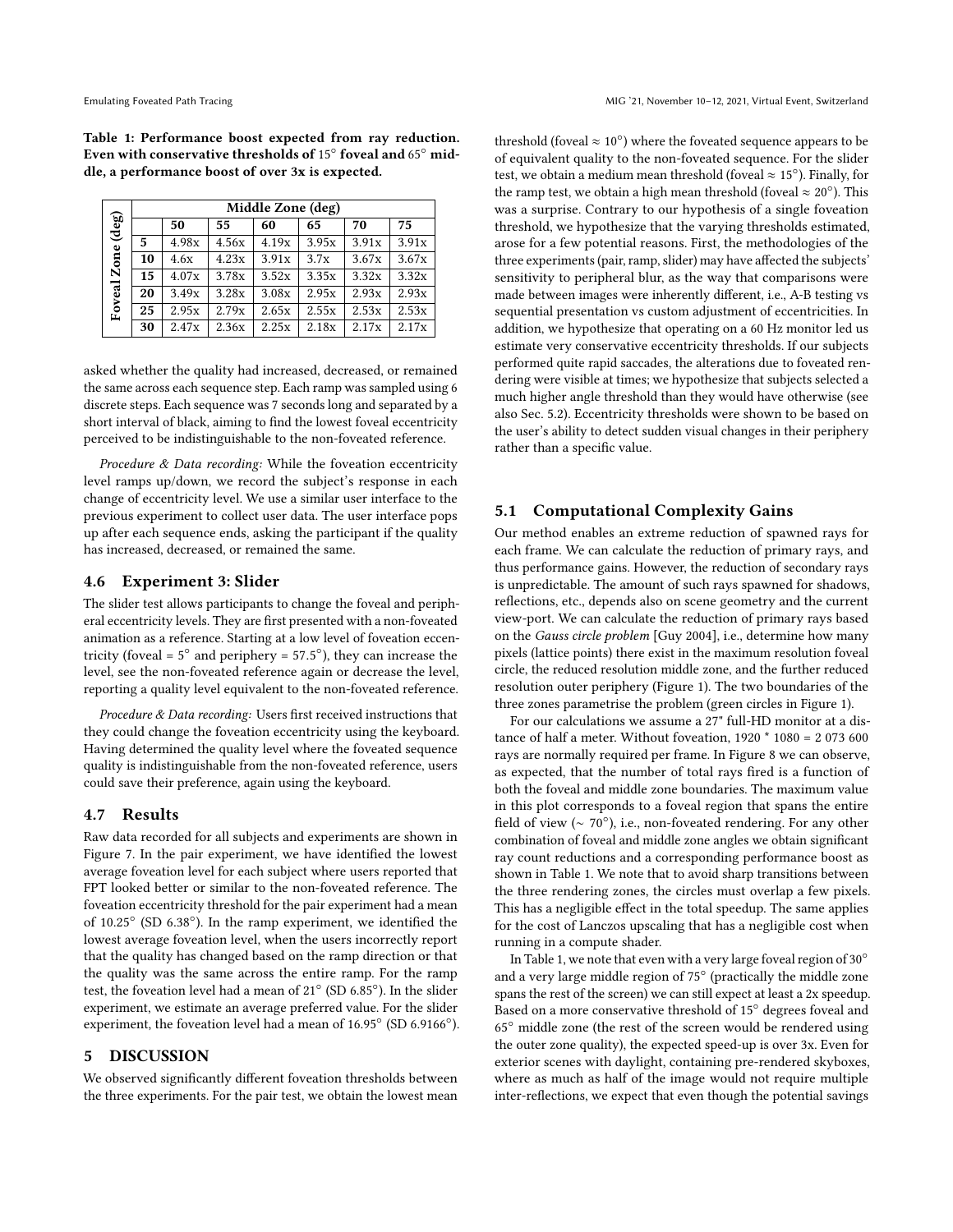<span id="page-7-1"></span>

Figure 7: The histograms of the raw data for each experiment, as a function of foveal eccentricity.

would be less, they will still be significant, due to the pruning of primary rays for the rest of the scene.

<span id="page-7-2"></span>

Total rays fired as a function of eccentricity

Figure 8: Total rays fired as a function of foveal and middle zone eccentricities. The peak of the plot corresponds to a foveal eccentricity spanning the entire field of view, which equates to non-foveated rendering.

#### <span id="page-7-0"></span>5.2 Limitations

The refresh rate of our monitor, set to 60Hz, settles our minimum end-to-end latency up to 16.6ms. We measured the end-to-end latency of our pipeline and we found that, the bottleneck is the monitor, as the eye tracker and processing pipeline can function at 90 and over 200Hz respectively without any delays. The total latency of 16.6ms, although not high, might have slightly biased the measured eccentricity thresholds to higher than actual values, as any potentially perceptible manipulation due to latency, for quite rapid saccades, would have skewed the detection threshold to larger eccentricities. Certain subjects mentioned that in the occasion they blinked several times during the experiment, they were able to detect the image manipulation due to eye tracking error. A similar issue has also been reported in previous work [\[Patney et al.](#page-8-2) [2016\]](#page-8-2) that is based on an eye tracker with the same refresh rate. Another potential limitation is the full-HD resolution of our monitor. We opted to perform our experiment on the most common resolution and screen size, currently [\[Anderson 2021\]](#page-8-34). In 4K or 5K high resolution monitors, the perceptibility thresholds might vary slightly. Nevertheless, a proportional, or even higher performance boost is to be expected in such high resolution monitors.

# 6 CONCLUSION

We develop a perceptual sandbox emulating a foveated path tracer to determine the eccentricity angle thresholds that enable imperceptible foveated path tracing. The foveation parameters are drawn from a psychophysical model describing the human visual acuity in the entire visual field. Due to current hardware limitations prohibiting real time path-tracing, we pre-render image buffers and emulate foveated rendering as a post-process. We then perform three experiments to estimate conservative thresholds of eccentricity where any image manipulation is detectable for path-traced images. We determine perceptibility thresholds for path-traced images. Three thresholds have been produced for foveal eccentricity, one from each study. The pair study has produced a mean eccentricity value of  $10.25°$  for the foveal size; the ramp study a mean of  $21°$  and the sider test a mean of  $16.95°$  We estimate that the different method. slider test a mean of 16.95°. We estimate that the different method-<br>ologies adopted for testing may have affected percentual consitivity ologies adopted for testing may have affected perceptual sensitivity to blur as well as the refresh rate (60 Hz) of our monitor.

We performed an analysis of the expected computational complexity reduction when such a system runs in real time. Our analysis shows a significant boost in path-tracing performance using our foveated rendering due to the reduction in the primary rays. The expected boost is 2x speed-up (foveal region of 30◦ , middle region 75 $^{\circ}$ ) or 3x speed-up (foveal region of 15 $^{\circ}$ , middle region of 65 $^{\circ}$ ).

Future work may include the implementation of our method into a rendering system, hardware permitting, to be evaluated in realtime and further measure the effectiveness of our technique when dealing with high-polygon models or scanned point clouds of large areas acquired by drones. Investigating the latest denoisers [\[Chai](#page-8-35)[tanya et al.](#page-8-35) [2017b;](#page-8-35) [Schied et al.](#page-8-7) [2018\]](#page-8-7) combined with DLSS [\[Hassel](#page-8-27)[gren et al.](#page-8-27) [2020\]](#page-8-27) and our foveated path tracing model might also further increase the efficiency & effectiveness of our approach. A potential future avenue would be to investigate the effect of latency on the visual angle where foveation in the periphery is perceivable. Finally, there is a strong potential for FPT in VR, as indicated in [\[Koskela et al. 2016\]](#page-8-26).

#### ACKNOWLEDGMENTS

This research forms part of the project 3D4DEPLHI, co-financed by the European Union and Greek funds through the Operational Program Competitiveness, Entrepreneurship and Innovation, under the call 'Specific Actions, Open Innovation for Culture' (project code: T6YBΠ-00190)